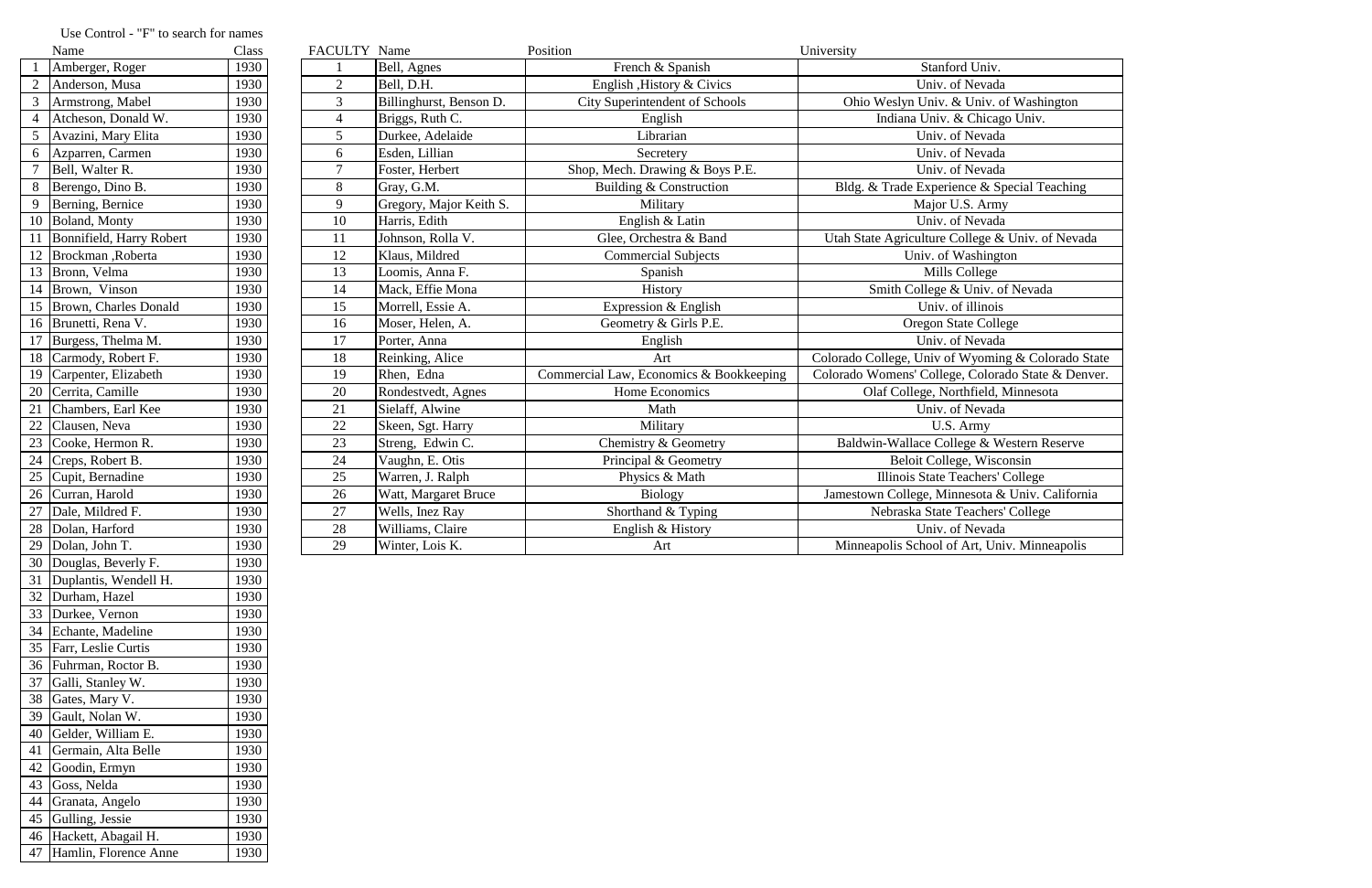| 48 | Hart, William Chesley        | 1930 |
|----|------------------------------|------|
| 49 | Hartman. Paul L.             | 1930 |
| 50 | Harvey, Dan M.               | 1930 |
| 51 | Hildebrand, Margaret         | 1930 |
| 52 | Humphrey, Lucille            | 1930 |
| 53 | Hunter, George               | 1930 |
| 54 | Hutchison, Lois              | 1930 |
| 55 | Jacobs, Joseph N.            | 1930 |
| 56 | Jauregui, Elvira             | 1930 |
| 57 | Johnson, Shirley             | 1930 |
| 58 | Johnsoon, Ina                | 1930 |
| 59 | Jones, Ruth L.               | 1930 |
| 60 | Knowles, Josephine           | 1930 |
| 61 | Kornmayer, Margaret Adele    | 1930 |
| 62 | Kortz, Marjorie              | 1930 |
| 63 | Kussell, Juanita             | 1930 |
| 64 | Law Bob                      | 1930 |
| 65 | Leonard, Lloyd Leslie        | 1930 |
| 66 | Leonard, Paul Alfred         | 1930 |
| 67 | Lozano, Nell                 | 1930 |
| 68 | Lukey, Jack H.               | 1930 |
| 69 | Lunsford, Pearl Annette      | 1930 |
| 70 | Lyon, Margaret               | 1930 |
| 71 | Maher, Robert                | 1930 |
| 72 | Martin, Kathryn              | 1930 |
| 73 | Martin, Margaret J.          | 1930 |
| 74 | Martinez, Edwin C.           | 1930 |
| 75 | McCarthy, Grace              | 1930 |
| 76 | McGill, Frances LaBoiteaux   | 1930 |
| 77 | McIntyre, Hugh               | 1930 |
| 78 | McIntyre, Jean               | 1930 |
| 79 | McKennon, James J.           | 1930 |
| 80 | McKenzie, James Norman       | 1930 |
| 81 | Moore, Bruce Kneeland        | 1930 |
| 82 | Morril, Dixie                | 1930 |
| 83 | Morrill, Wanda               | 1930 |
| 84 | Morris, Gladys Catherine     | 1930 |
| 85 | Nannini, Leo D.              | 1930 |
| 86 | Nay, Mary                    | 1930 |
| 87 | Nelson, Anna                 | 1930 |
| 88 | Nelson, Duane Louis          | 1930 |
| 89 | Olson, Edgar T.              | 1930 |
| 90 | Palmer, Robert Stanley       | 1930 |
| 91 | Peart, Marjorie L.           | 1930 |
| 92 | Pelizzari, Kathryn Constance | 1930 |
| 93 | Pirtle, Esther               | 1930 |
| 94 | Radcliffe, Melvin            | 1930 |
| 95 | Ramsey, Gwen                 | 1930 |
| 96 | Ravera, Louis, B.            | 1930 |